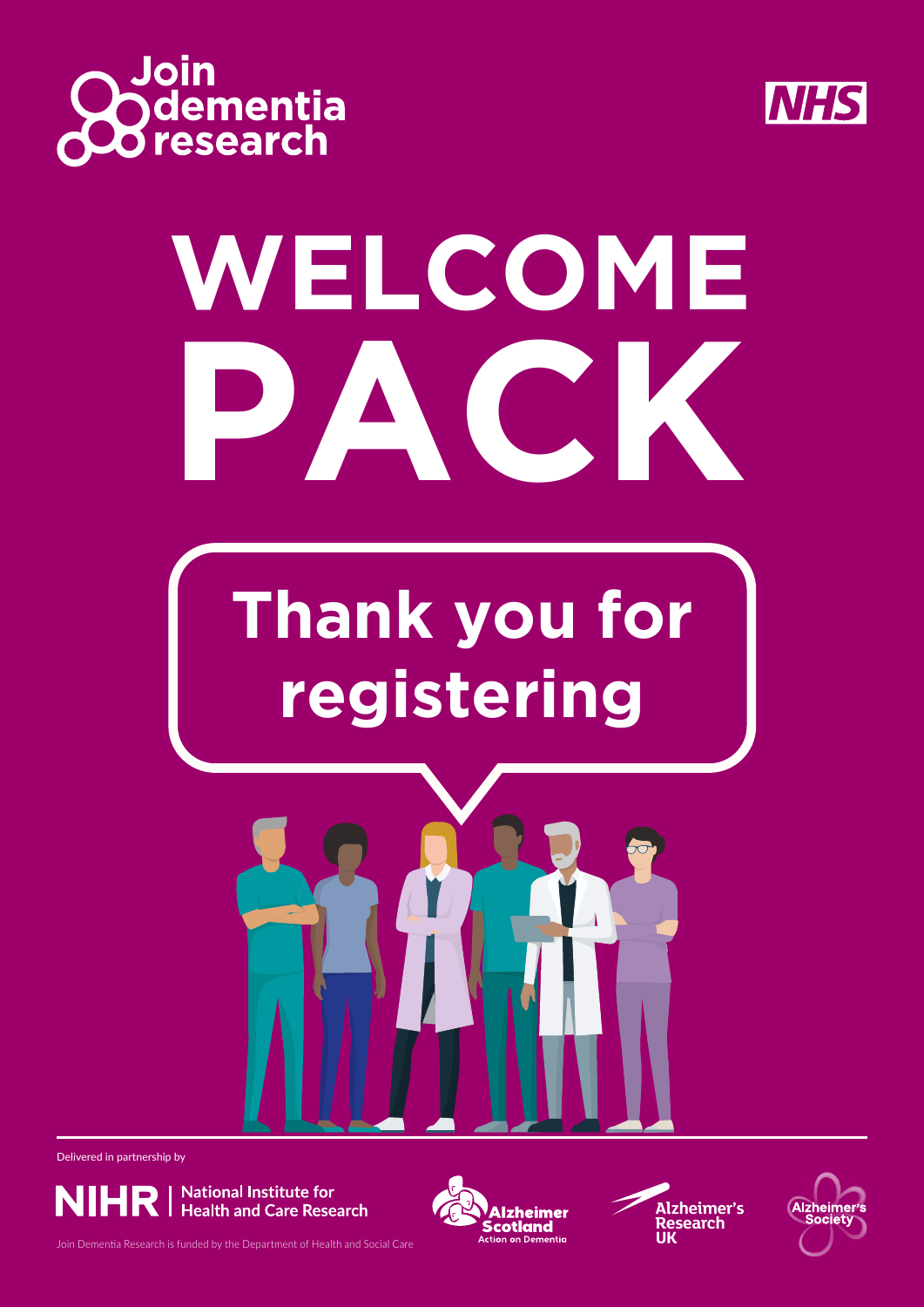#### **Welcome to Join Dementia Research**

By registering, you've already taken your first step towards taking part in vital dementia research studies.

> Dementia is one of the biggest challenges we face today, but through research we can make real progress.

By registering, you will now be able to take part in studies you are suitable for. Through research, you will help us to understand more about dementia, and improve diagnosis, treatment and care.

This booklet will help you understand a bit more about how the service works.

Thank you so much for getting involved. Together we can make a difference to the lives of everyone affected by dementia.

#### **Join Dementia Research team**



#### **Contents**

| What happens now?                | 3 |
|----------------------------------|---|
| What might a study<br>involve?   |   |
| How to manage your<br>membership | 5 |
| Keeping your<br>data safe        |   |
| Any problems?                    |   |
| Contact us                       |   |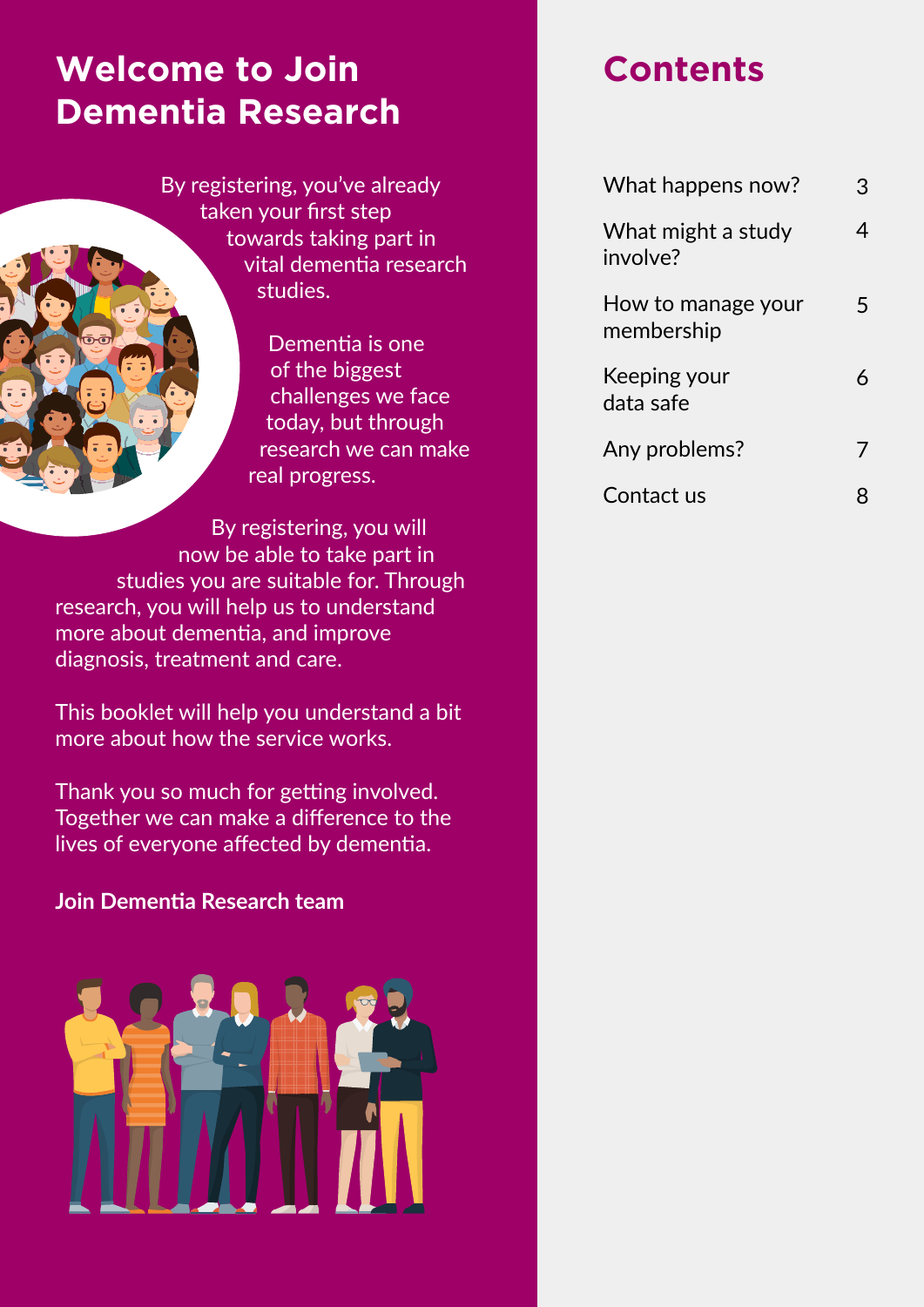## **What happens now?**

**You will be matched to studies you are suitable for. New studies are added all of the time, so if you don't get matched straight away, the chances are you will do before too long.**

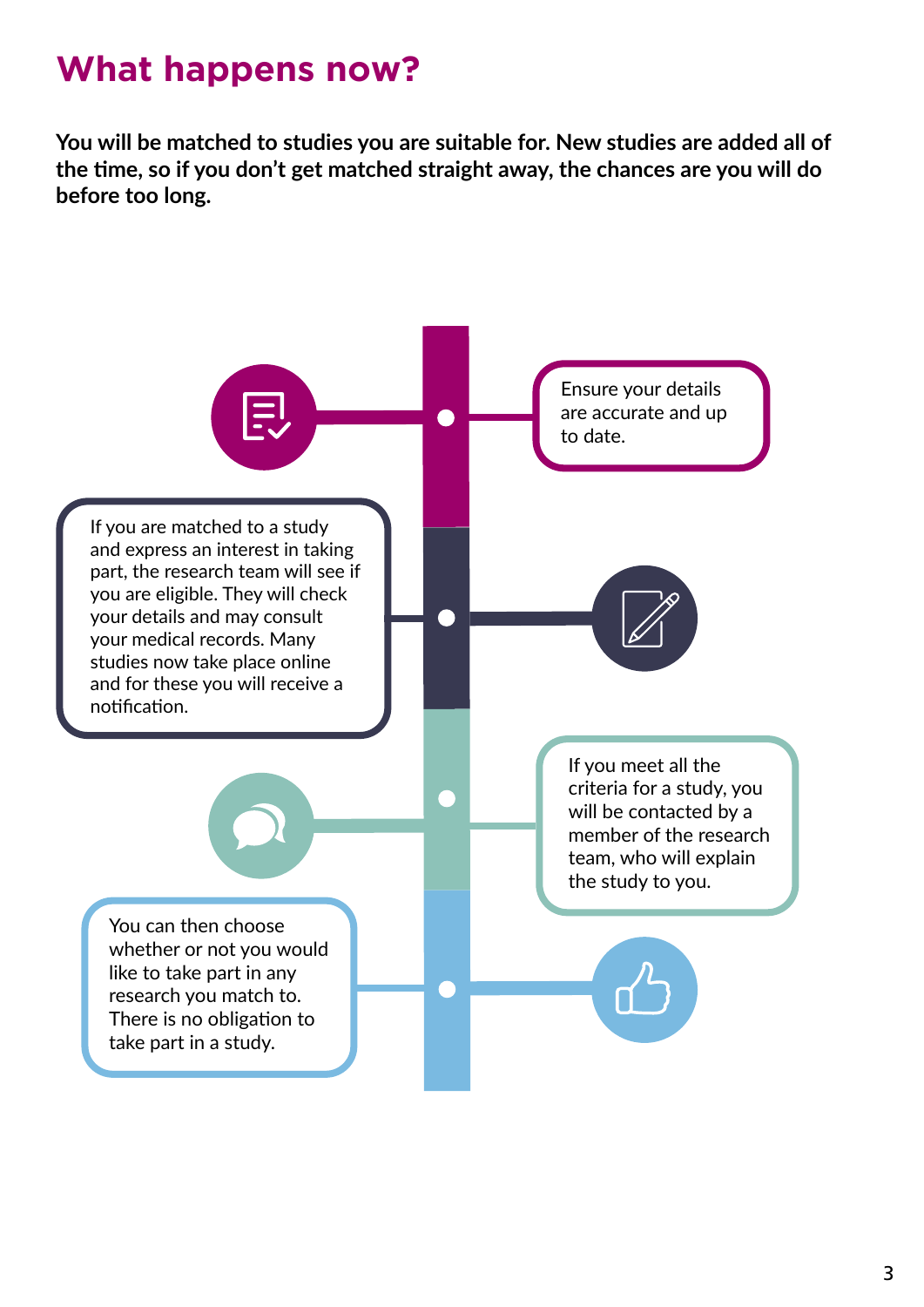# **What might a study involve?**

All studies on Join Dementia Research have been approved by a Research Ethics Committee. This means your rights, safety and wellbeing will always be protected if you get involved in research.

Studies cover a variety of different areas, from prevention and diagnosis to new treatments and improving the quality of life for people with dementia and their carers/ those who support them.



Please don't be disheartened if you don't match with any research at first. New studies are being added to Join Dementia Research all the time. When a suitable study does come along, researchers will be able to see that you have already registered your interest.

#### **Top tip**

**Improve your chances of matching to a study by keeping information such as your contact details and health information including diagnosis and medication up to date at all times.**



**Log in to your online account if you have one**

**Phone one of the charity helplines**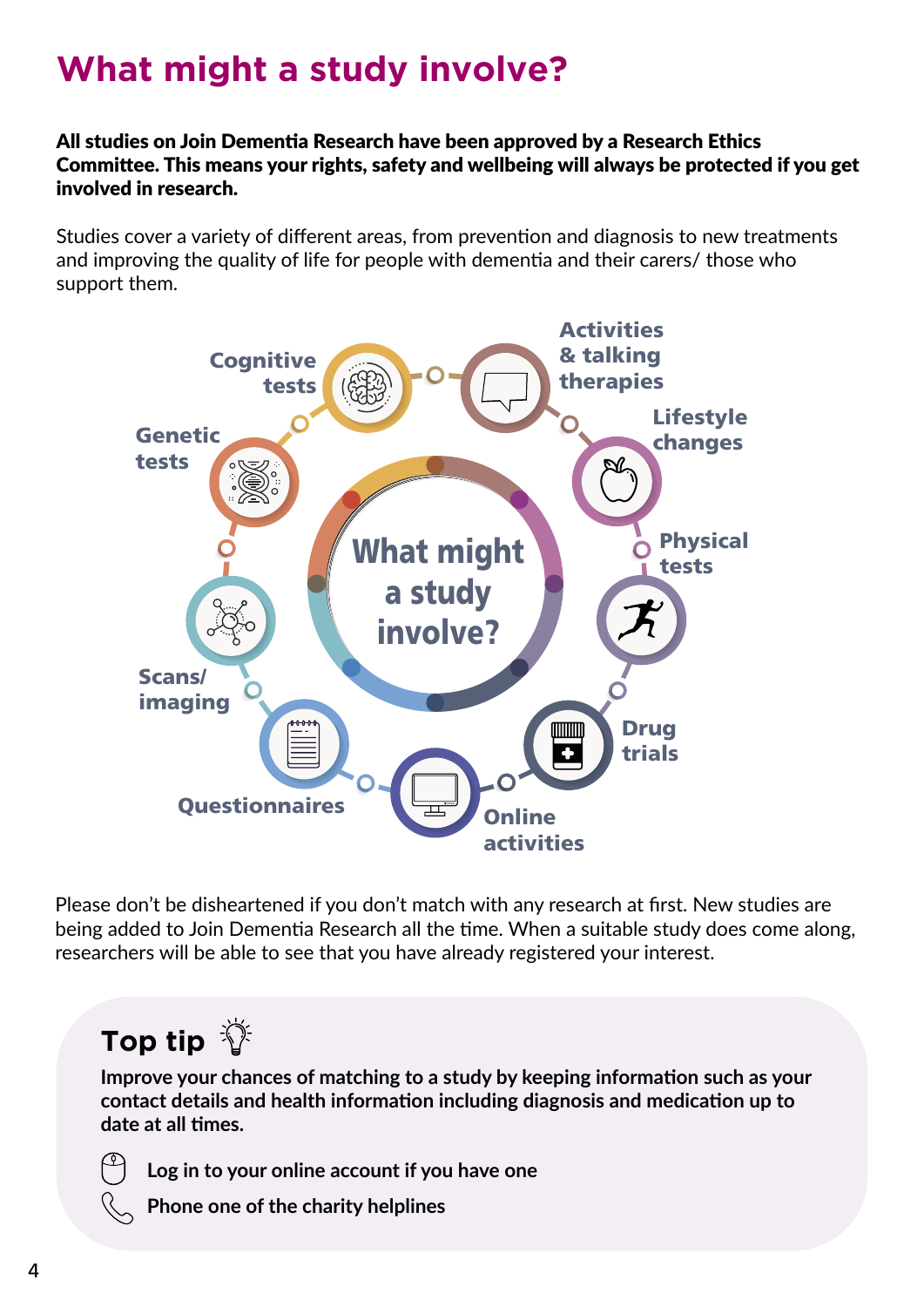## **How to manage your membership**

#### You can change any of your settings or information at any time.



If you have an online account, log in and make changes yourself on your 'Volunteer Summary' page.

If you need any help making changes or don't have an online account, please contact one of the charity helplines who can make any updates on your behalf. All the phone numbers are listed on the back cover.

Change whether researchers contact you by phone or email.





Choose whether to receive email updates and newsletters.

Let us know about a change of address, contact details, health or medication.





Find out more about any studies you match to.

Set up alerts for future studies.





Express your interest in a study and/or take part in online studies right away.

Indicate how far you're willing to travel.

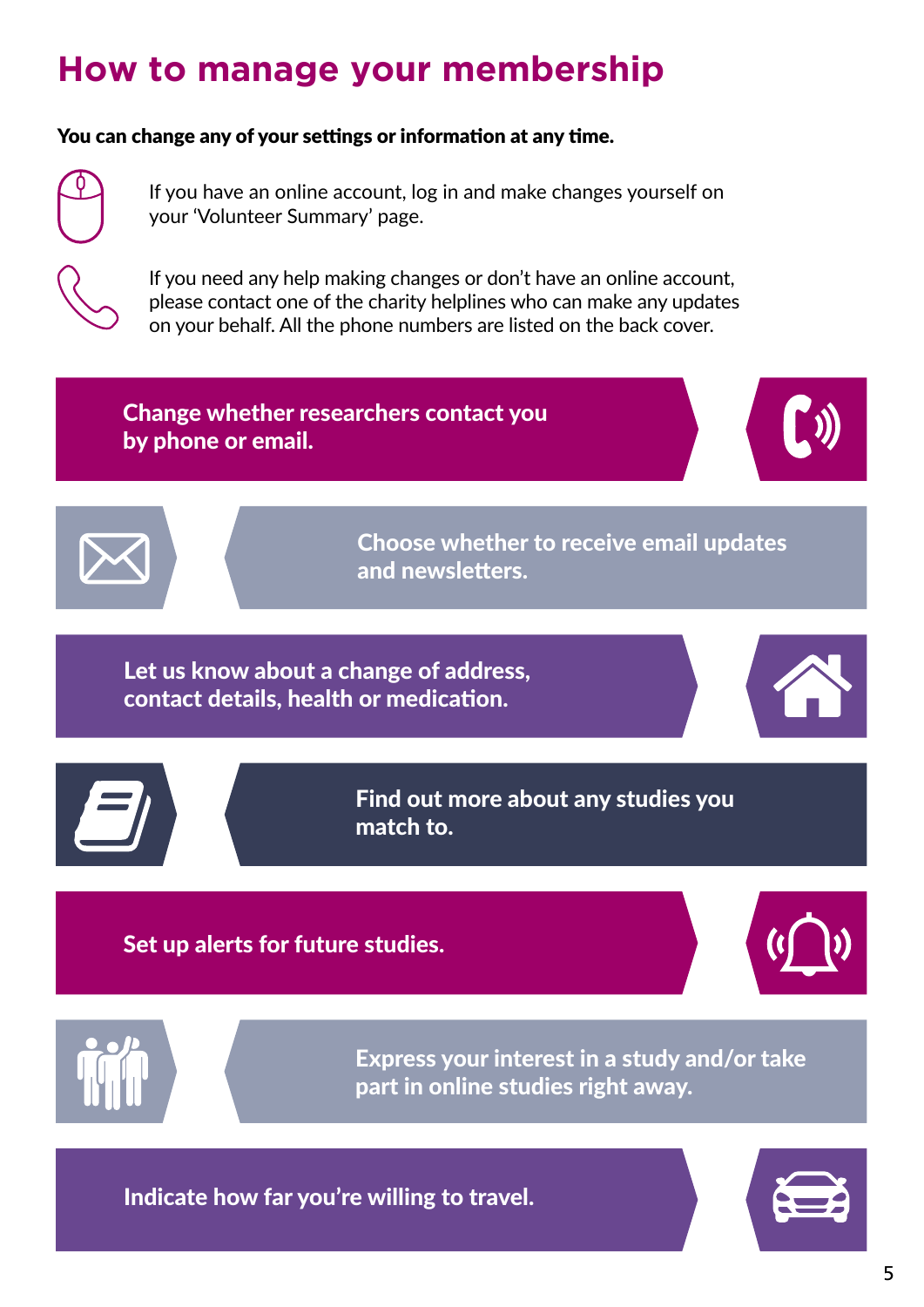## **Keeping your data safe**

All the personal information you have provided is managed in accordance with the Data Protection Act 2018. If you have any questions or concerns, or would like us to stop holding or using your data at any time, please let us know by phoning one of the charity helplines or emailing manager.jdr@nihr.ac.uk.

Your personal information can only ever be seen by the people working to deliver the Join Dementia Research service:

- 
- Join Dementia Research staff
- 
- Approved researchers
- Some NHS staff
	- Agencies working on behalf of Join Dementia Research
- $\blacksquare$  Charity helplines

We never share your data with anyone who hasn't been through the relevant approval and training processes.

#### **Your medical records**

The information you provide us is separate to your medical records, which are kept by your GP or hospital consultant. If researchers need information from your medical records to assess whether you are eligible for a study, they will only see information that is relevant to the study, and it is against the law for them to share this with anyone else.



**For more detailed information about how we use your account information and keep it safe, please see the enclosed Volunteer Guide.**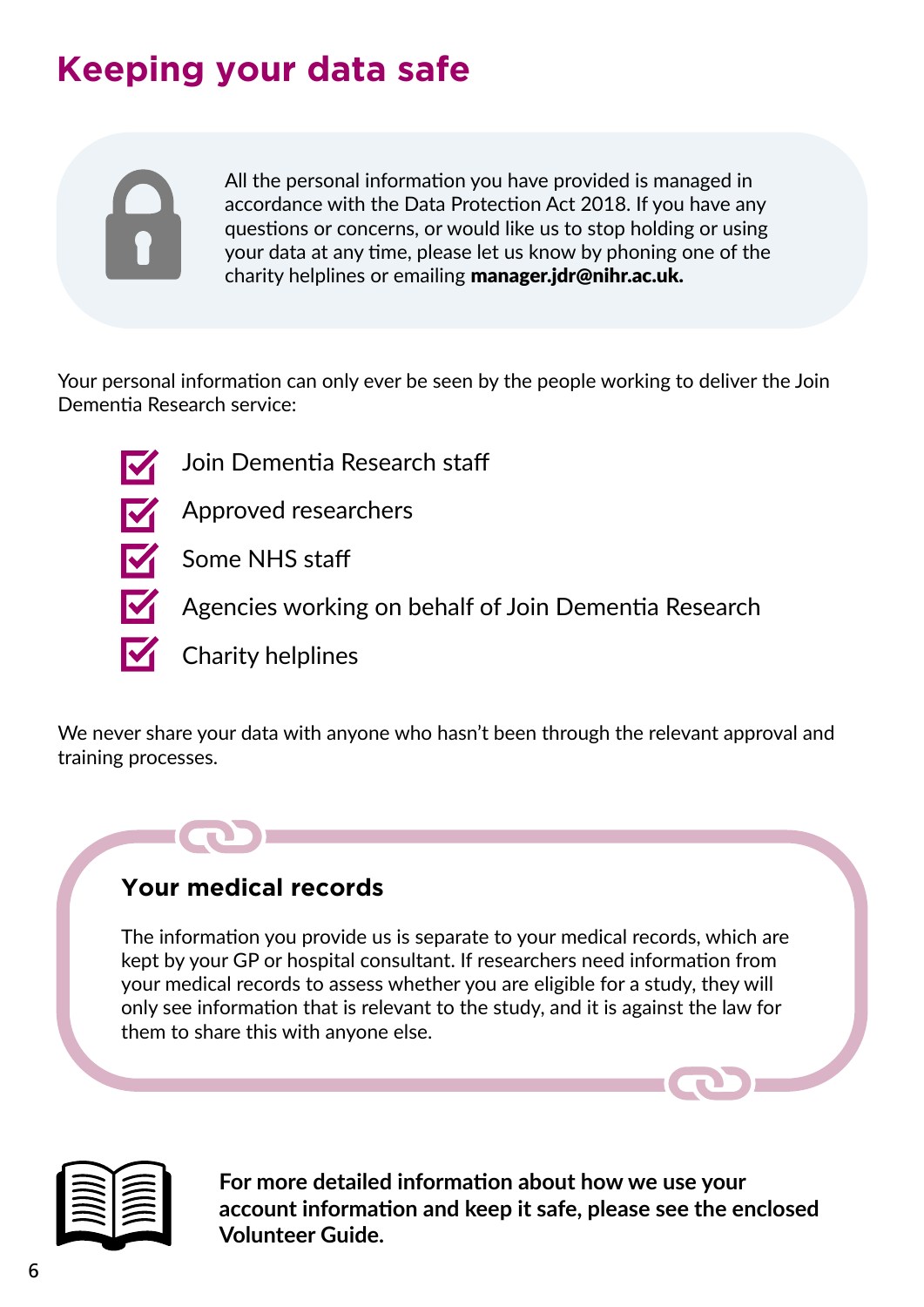#### **Any questions?**

**I have an online account and I've forgotten my password. What do I do?**

If you have an online account and you forget your password, click the 'Forgotten password/username?' link in the top righthand corner of the homepage. You can then reset your password using your username and email address.

Your username is your email address. If you are experiencing issues resetting your password and logging in, contact the charity helplines (see back cover for numbers).

We hope that you'll enjoy being part of Join Dementia Research. However, if at any point you no longer wish to be registered, you can delete your account yourself online or by contacting the charity helplines.

Once you do this, researchers will not be able to search for you anymore. Please note that your data will be anonymised rather than deleted, unless you specifically request for it to be deleted.

**How can I remove myself from Join Dementia Research?**



If you have problems relating to your clinical care, please contact your doctor.



For questions relating to taking part in a study, please contact the research team.



For anything else, please email manager.jdr@nihr.ac.uk or phone one of the charity helplines.